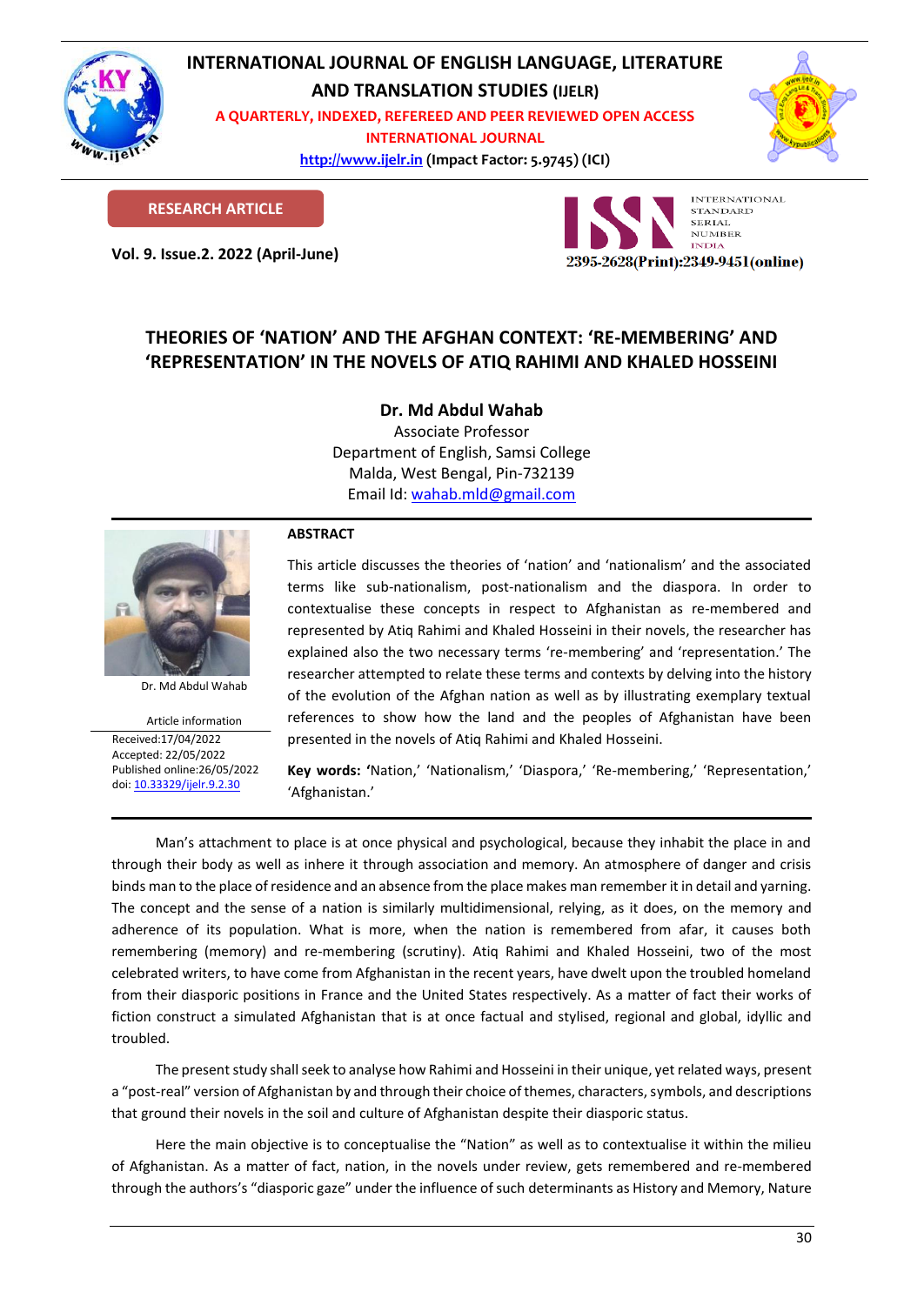and Man, and Culture and Identity. The terms like "re-membering," "(re)presentation," "nation," "nation-state," "post-nation," "diaspora" etc. relevant to the present dissertation will be defined first. Thereafter, the scope of the critical inquiry will be identified, highlighting in the process the many ways in which the land and the peoples of Afghanistan have been presented in these novels under pressure from supremacist discourses like "patriarchy," "classism," "ethnocentrism," "ageism," "neo-colonialism," and "speciesism."

It may be helpful to commence this study by defining the critical terms "re-membering" and "representation." *Re-membering* may be taken as a constructive substitute of *dis-membering* (tearing / breaking apart). As a concept, it presupposes that the *whole* is composed of *parts*. Within *a* whole, the *parts* exist and operate in a specific arrangement and specific relationship with one another, at a given time. With the change of *time*, *place*, or *condition*, those *parts* of the *whole* change their mutual *position* and *relationship*, getting *dismembered* in the process. Again, in a newer or later contingency, those *parts* change their *positions* and *relationships* against and with one another to give birth to a changed *whole* that exists and operates in a newer arrangement that leads to *re-membering*. All *thoughts*, *concepts* and *ideas*, therefore, are, in a sense, products of re-membering.

Memory, as the re-membering of the past events and ideas from their original spatiotemporal order, is the *re-call* and *re-collection* of those past events and ideas from a dis-membered and chaotic state within the psychological process. *Re-membering* as *commemoration*/*memory* is the *reconstruction* of the *past*, and its prespeech *representation* is what we call *thought*; and when these reminiscences/remembrances are represented in speech/writing, it may be called *narrative*. Historical and literary texts, therefore, are the products of a creative/narrative process in which the phenomenal and noumenal data are *remembered* and/or *re-membered* (*rearranged* /*restructured*). Philosophically, the idea of narrating memory can be traced back to the discourses of W. H. F. Hegel:

The goal, Absolute Knowing, or Spirit that knows itself as Spirit, has for its path the recollection of the Spirits as they are in themselves and as they accomplish the organization of their realm. Their preservation, regarded from the side of their free existence appearing in the form of contingency, is History; but regarded from the side of their comprehended organization, it is the Science of Knowing in the sphere of appearance ... (Hegel, *Phenomenology* 493)

*Re-membering* as *representation* needs to be preceded, accompanied as well as succeeded by *remembering* as *interpretation*. In this connection, we may do well to recall what Paul Recoeur, in *Freud and Philosophy*, says about interpretation as "exercise of suspicion" and "recollection of meaning" as well. While grouping the post-Hegelian scholars Karl Marx, Friedrich Nietzsche and Sigmund Freud as "school" of scepticism/suspicion, Recoeur deciphers that *suspicion* and *reminiscence* are two broad means towards "interpretation" (28-35). The reader, through *suspicion* or *destructive critique* dismembers the constituent parts of the whole text or narrating memory; and through *reminiscence*, they try to reorganise the parts, to "remember" how the "past events or apparently stray details emerge as significant in relation to a present act of interpretation," as Kent Puckett remarks in *Narrative Theory: A Critical Introduction* (78).

Since the present researcher seeks to dwell upon the presentation of the Afghan milieu in the novels of two diasporic writers, and so how their re-membering of a nation left behind partakes of some of the features of re-membering, we should now pass on to the definition of as "nation," and such allied terms and concepts as "nation-state," "post-nation," "sub-nation," "diaspora," etc.

It is useful to know the history of the word "Nation." How its present meaning is different, yet derived, from its past connotations, may enlighten us about man's socio-cultural evolution into "homo politicus" – the political animal. The word *nation* derived in the 13th century from Old French *nacion* meaning "birth, rank; descendants, relatives; country, homeland" which in turn originated in the  $12<sup>th</sup>$  century directly from Latin *nationem* meaning "birth, origin; breed, stock, kind, species; race of people, tribe." In Latin *Nationem* is nominative of *natio* meaning "something born" from *natus*, past participle of *nasci* "be born" (Old Latin *gnasci* Proto-Indo-European root *gene* "to produce, give birth, beget" < Latin *genus* "race, stock, kind; family, birth, descent, origin") ("Nation").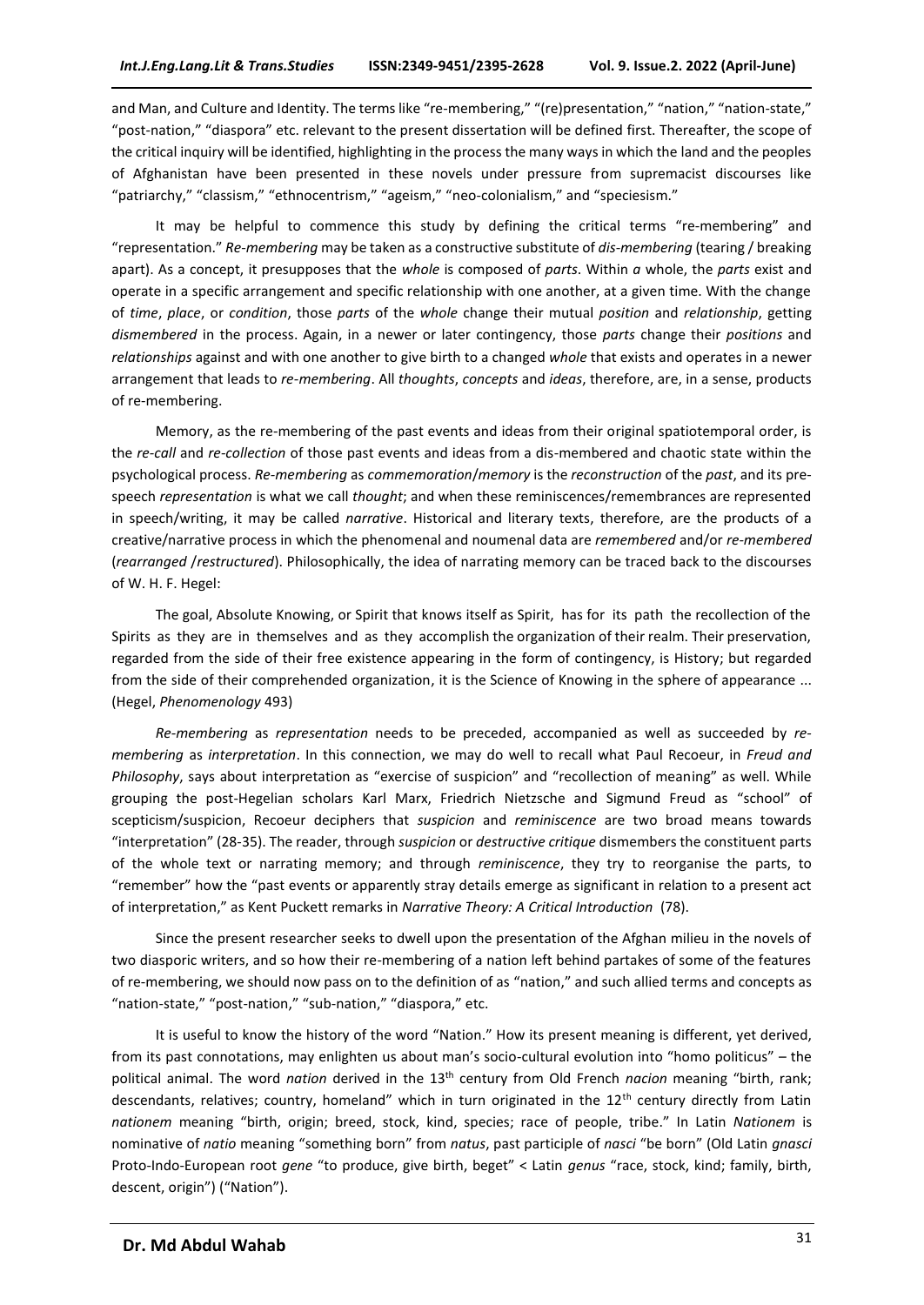According to Guido Zernatto, the Romans did mean by "nation" a group of men "born in the same city or the same tract of land." It was used in old Rome with a derogatory undertone to dishonour a group of men such as "native community of foreigners." For instance, Cicero calls the Jews and Syrians as *nationes* born to servitude (*De Or* 2, 4, 18). Such "nations" with their own language, food habits and customs lived as intimate groups in the busy ports, large cities and the colonial settlements of the Roman empire. Shedding its derogatory sense since the  $12<sup>th</sup>$  century, the word "nation"/"nations" began to designate a student group (with common native land, dialect, food and customs) in a medieval Christian university. However, these "student nations" had no separate existence as "culture" groups as all these groups had one common Christen culture preserved through the single Latin tongue (Zernatto 354).

Besides, "nations" also meant the inter-ecclesiastical groups as well as the various "intra-ecclesiastical groups of thought" including of secular princes and potentates who assembled from different lands of the Christendom to address the councils of the "ecclesiastical republic" headed by the Pope. This term had a diasporic undertone as the delegate groups were strangers in the towns selected as venues for the great ecclesiastical meetings. The word "nation" through the council nations gained an extended sense of a representative body, a select elite group. The word entered into the French tongue since the  $13<sup>th</sup>$  century in the sense of a representative assembly of the aristocrats/estates called by the King. Gradually the "country or provincial estates" began to be called also by the term "nation" in the sense of their meeting or the aristocrats collectively in contrast to the folk (plebs) and "people" (mass). The French Revolutionary Parliament (1789), christened as "assemblie nationale," was constituted not only of the aristocrats (the clergy and the nobility) but also of the newly privileged group. Thus the word entered the political domain (Zernatto 357-365).

The neo-classicist French scholar Ernest Renan (1823-1892) is the first one to define nation in the modern sense in his famous 1882 lecture "Qu'est-ce qu'une nation?" ("What is a Nation?"). He defines "nation" as a "grand solidarity" or "aggregation of men" with a "healthy spirit and warmth of heart" having a moral conscience that proves its strength by sacrifices of the individuals for the benefit of community – having the common sufferings and hopes that overcome the differences of race and language. He analyses two constituents of "nation": the one is the historical consciousness, i.e., the "past" of a "rich legacy of remembrances" or a "common heritage of glory" of the great ancestors's heroic sacrifices; the other constituent is the "present" everyday "plebiscite" or the actual "consent" or expressed "approval" to continue the "communal life" or "to live together" and "value that common heritage." Renan affirms that a "nation never has a real interest" in being annexed to a country despite itself, that nations are necessary at present, that nations as historical phenomena have their beginnings and endings, and he hopes that they (i.e. European nations) will be replaced by a "European confederation" in future. (Renan 17-18)

Unlike Renan, Joseph Stalin (1878-1953) in his essay "The Nation" in *Marxism and the National Question* (1913) considers "common language," "common territory" and "common economic life" as essential components of the "nation" (Stalin 2: 303-312).

Max Weber (1864-1920) rejects the idea of equating nation with the "people of a state," and the idea of affiliating nation with "economic origin" or "common blood" or specific "anthropological type" or even "common language," or "common religion" – though any one or more of these factors may be linked with the "national solidarity" in different degrees in different cases all over the world. According to Weber, a nation is a "prestige community" with a "specific sentiment of solidarity" in the face of other groups, unified by a "notion of common descent" and linked with a "common political destiny." He clarifies that the idea of nation belongs in the "sphere of values," thought of "only as a specific culture mission," preserved and developed by the intellectuals, just as the "idea of the state" is inflamed by the powerful leaders in the polity. He defines nation, in a nutshell, as "a community of sentiment" that, in order to manifest itself adequately, "tends to produce a state of its own" (Weber 171-79).

In contrast to defining nation in terms of its basic elements, Karl W. Deutsch (1912-1992) offers a functional definition of it. A nation is formed through an effective and efficient socio-cultural communication by means of a "standardized system of symbols" like a language and other "auxiliary codes" like alphabets, systems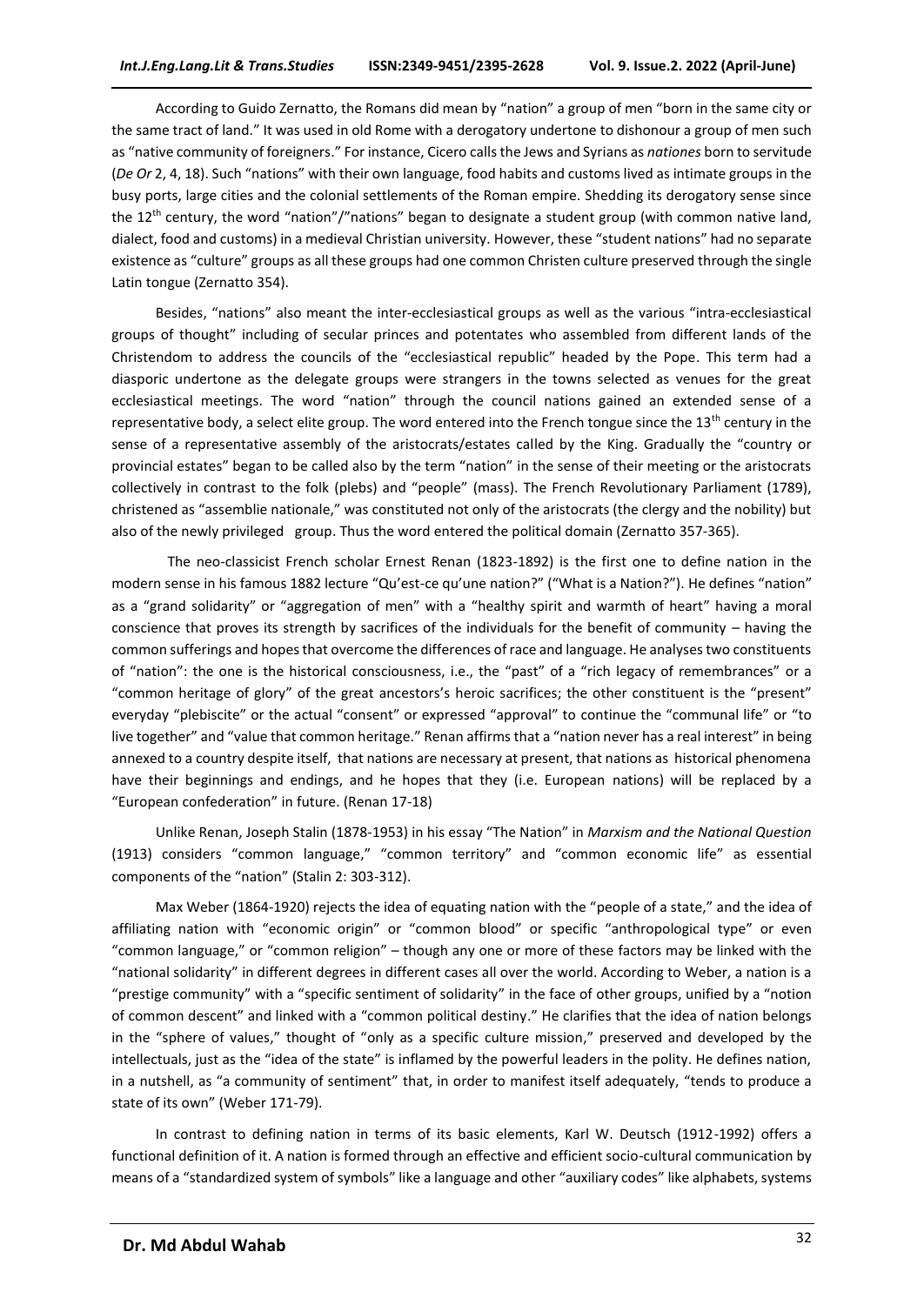of writing, painting, calculating, libraries, statues, signposts etc. (Deutsch 96). All these "add up to an integrated pattern or configuration of communicating, remembering and acting" (Deutsch 97). He adds that when a successful nation puts the state into their service, then at last "the nation has become sovereign" and "a nationstate has come into being" (Deutsch 105).

Clifford Geertz discusses nation as consisting of ethnic and civic components which are competing and complimentary. While the ethic dimension comes from the individuals's primordial desire for an identity, the civic dimension is the result of a desire for "citizenship in a modern state" (Geertz 29-34). Anthony Giddens believes that the existence of a "nation" depends on a state's sovereignty i.e. its administrative reach over its territory and hence he speaks of a "nation-state" as a "bordered power-container" (Giddens 34-35).

Such tendency to equate nation with state has been rejected by Walker Connor, since "state" is a tangible concept as a territorial political unit on the globe, and "nation" is an intangible concept as its essence is a "psychological bond" that differentiates it in the "subconscious conviction of its members" from all other peoples in a most vital way. Like Weber, Connor too considers nation as a community that believes in a common descent, but segregates it from other ethnic communities (Connor 36-37).

At this point, we should consider the "invented-nation" theory of Ernest Gellner, Benedict Anderson and Eric Hobsbawm, , and– that define "nationalism" and "national identities" in terms of construction / invention / imagination from the moid-20<sup>th</sup> century onwards. Ernest Gellner links the invention of nation to mass literacy / education that enables its members to "claim and exercise" their rights. It is in turn linked to the development of a vernacular as the medium of this nation-wise education system converting an uneven vernacular/folk culture into a homogenous elite culture that creates nationalism (Gellner, *Thoughts* 158-69).

Eric Hobsbawm in *Nations and Nationalism since 1780: Programme, Myth, Reality* (1990) analyses the nationalists's or political nation-builders's role of the invention and appropriation of national traditions, such as uniforms, flags, ceremonies, and anthems to develop a popular national consciousness, as well as their role to engineer collective remembering to institutionalize an acceptable past.

Meanwhile, unlike Gellner beforehand and Hobswam afterwards, Benedict Anderson in his *Imagined Communities: Reflections on the Origin and Spread of Nationalism* (1983, rev. in 2006), defines "nation" not as an invented, but as an "imagined political community – and imagined as both inherently limited and sovereign (5)." He callsit *imagined* because "the members of even the smallest nation will never know most of their fellowmembers, meet them, or even hear of them, yet in the minds of each lives the image of their communion (6)." Anderson finds that capitalism and print technology are engaged in propagating this imagined community (46). He refers to the role of "increasing speed capitalism" through the audio-visual means of communications (e.g. radio and television) to "bypass print in propagating the imagined community, not merely to illiterate masses, but even to literate masses *reading* different languages" (140).

Anderson's model of "nation" as "imagined community" based on "print-capitalism" has been criticised by some other scholars including Anthony D. Smith. As Smith asserts in *The Ethnic Origins of Nations* (1986), the "nation" has both the primordial and the modern elements — with its dual orientation to a "cultural past" and a "political future" (152). Nation, as a "mobilising force" with its "common civic outlook and ideology," must take its energies from "the attributes of pre-existing ethnie and assimilate many of their myths, memories and symbols, or invent ones of its own" (Smith, *Ethnic* 152). The "ethnic-civic" dichotomy is applied to distinguish the notion of nationality/nationhood and citizenship. Thus, despite the diverse definitions of "nation," we may associate it with both "ethnic" and "civic" notions of "belonging."

We may now focus on the relationship of "nation" with such other allied concepts to "nationalism," "post-nationalism," "trans-nationalism" and "diaspora." As a matter of fact, nationalism is an important ideology and movement with clear political and cultural dimensions. As Ernest Gellner asserts, "nations can be defined only in terms of the age of nationalism" (*Nations* 54). The French political philosopher Jean-Jacques Rousseau (1712 - 1778) introduced the ideas of liberal and civic nationalism in his works *Discourse on the Origin of Inequality* (1754) and *On the Social Contract* (1762). However, the term "nationalisme" was first used in print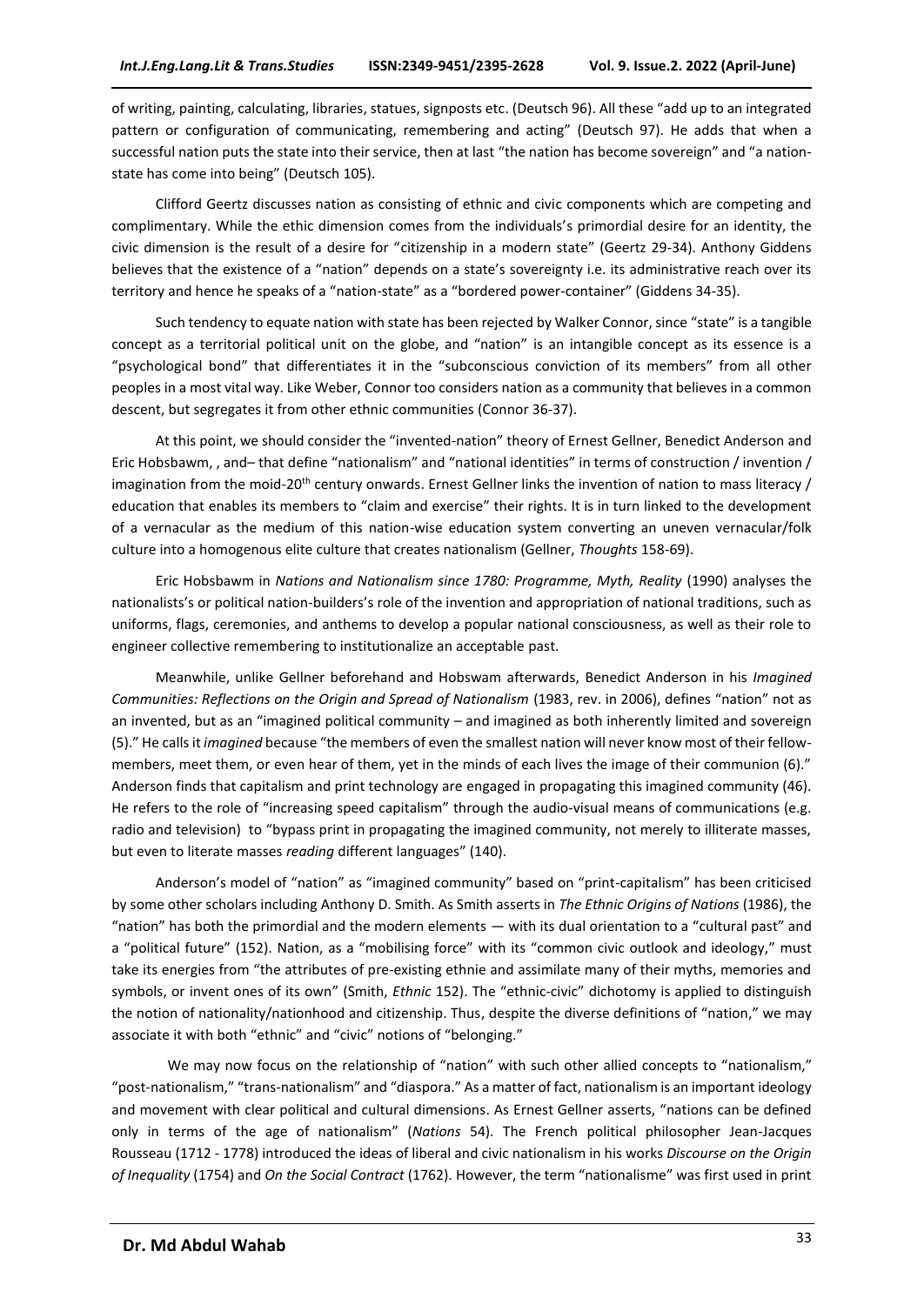by the anti-Jacobin French Priest Augustin Barruel in 1798 in his "Memorias para server a la historia del Jacobinismo" and he used this term as an expression of "collective egotism" or in the sense of "love of nation" (Kramer 209). The German historian Johann Gottfried von Herder (1744 -1803) first used "nationalismus" as a concept of political theory at about the same time (Cosgrove, et al. 159; Kramer 209). In *Reflections on the Philosophy of the History of Mankind* (1784-91), Herder analysed the human history as the interaction of "ethnolinguistically or -religiously defined cultures" or nations, and his discourse influenced the rise of nationalism in Germany. Subsequently Johann Gottlieb Fichte (1762-1814), in combination of the ideas of patriotism and anti-Semitism, proclaimed the German ethnic nationalism in his *Addresses to the German Nation* (1808). Giuseppe Mazzini (1805-1872) was the champion of Italian nationalism and unity known as "Risorgimento" ("Giuseppe Mazzini"). Similarly Adamantios Korais (1748-1833) is the Greek nationalist whose writings and activities were the foundations of the modern Greek language and literature as well as the Greek Independence movement **(**"Adamantios Korais").

These theorists of Nationalism saw it as "a doctrine of popular freedom and sovereignty" based in "a single historic territory" called homeland of a people with "legal equality" and a single cultural heritage as an "expression of their authentic identity" (Hutchinson and Smith 4). Since then, nationalism as an ideological movement took different forms in different places. Civic and rational/liberal "western" versions are present in France, England, and the United States. But the state-based nationalism turned into imperialism and colonialism in Britain, France, the Netherlands, Spain, Portugal etcetera. Ethnic nationalism like the German language-based romantic nationalism as appropriated by Bismarck in 1848 turned into the racist pan-German expansionism and the Nazi movement later on. Civic nationalism transformed Japan into a strong nation-state after 1868 by promoting a mass public education and by synthesising the virtues of a "specifically Japanese culture" with the adoption of western arts and technology. The multi-ethnic Ottoman Turkish reformation effort known as Tanzimat failed until Kamal Ataturk's strong leadership transformed Turkey into a modern nation-state (Hutchinson and Smith 8-9).

The birth of Nationalism greatly facilitated the anti-colonial movements of the 20<sup>th</sup> century in the then colonial territories. These nationalist movements sought to free the respective motherlands from the imperial rulers and to set up independent national own governments in their stead. India and Africa witnessed such a civic, territorial and anti-colonial nationalism apart from the ethnic pan-cultural movements like Hindu nationalism, Muslim nationalism and pan-Africanism (Hutchinson and Smith 9). The ethno-religious nationalisms based on the two-nation theory gave birth to Hindu-majority India and Muslim-majority Pakistan. Later on, the ethno-linguistic nationalism created Bangladesh out of Pakistan.

Arab nationalisms as anti-colonial movements in North Africa and the Middle East adopted "western civic concepts of the nation (*watan*)" in the "imperialist territorial units." Arab nationalisms shared the "myths of Arab origin and the Islamic golden age," and a "pan-Jewish ethno-religious nationalism of the diaspora" resulted into the creation of the Zionist nation-state of Israel on the basis of their claim to a golden past linked to this territory (Hutchinson and Smith 8-9). However, as Indian Hindu nationalism had a romantic longing for the revival of an "idealized ethnic and religious past," Muslim nationalism highlighted the goal of being religiously "pure (*pak*)" in the idealistically conceived domain of Pakistan meaning the "Holy place." Similarly, the evolution of the Afghan nation and formation of "Afghanistan" as a nation-state have been modern phenomena that need to be dwelt upon in some details, for the sake of the present study.

While the concepts of "nation," "nationalism" and the "nation-state" evolved in the 19<sup>th</sup> and 20<sup>th</sup> centuries as noted in the foregoing discussion, the postmodern/ postcolonial scrutiny of these socio-political constructs has given rise to the question of what remains within and/or beyond the "nation" and the "nationstate." We all know that the birth of the nation is brought about by building either a willing or manufactured consensus of a group of persons to remain under the jurisdiction of a socio-political community spirit. However, this provisional popular opinion remains genus-faced. If one the one hand, this consensus, in its expansionist avatar brings into being such constructs as nationalism, postnationalism, internationalism and transnationalism, and the condition of diasporicity, then, in its contractionist manifestation, it may bring forth contradictory constructs like subnationalism and regionalism.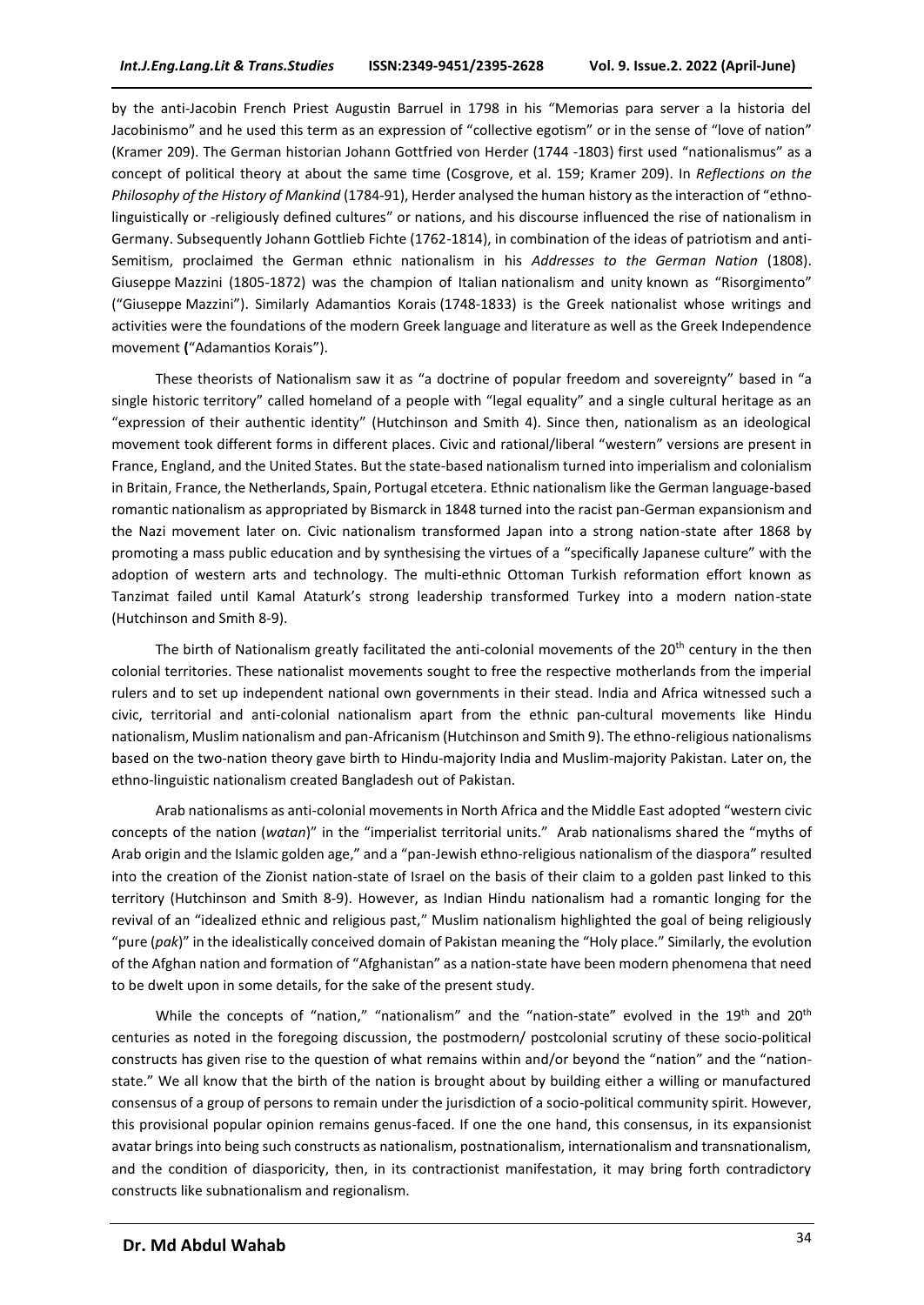The societal formations within the "nation" and/or national territory, as observed, are called subnational entities. These narrower constructions (subnations) are based on the differences of region, language, ethnicity, indigeneity, religion, caste, class etc. In fact, subnationalism and regionalism foment and critique such subnational constructions which are quite common in the nation-states across the world.

From the mid-20<sup>th</sup> century onwards, newer constructs and phenomena like "post-nation," "sub-nation" and "globalisation" have gained in currency. According to Jurgen Habermas, after two hundred years of the revolutionary birth of nation-states forming the "historical constellation" of units with "the territorial state, the nation, and a popular economy," these "societies constituted as nation-states" are facing now the "'pressure of de-nationalization" in the process of globalisation towards "an economically driven world society" (Habermas 60-62). The super-national or supranational entities like the European Union, United Nations, the World Trade Organisation, the IMF, the World Bank etc. exemplify the post-national reality. Thus, 'nationalism' has now shed its sceptical approach towards colonialism and imperialism, and secured a partnership in the global system of late capitalism and multinationalism. According to Saskia Sassen, the global cities of service industries – like London, New York, Tokyo etc. – partly assume the denationalised spaces for the immigrants away from their respective nation-states to reinvent citizenship (Sassen 43). Linda Bosniak (2006) also highlights "citizenship as a core political idea," in the global economic context, that has begun "to take transnational or non-national or extranational form or direction" (Bosniak 27). Because of the openness and inclusiveness of Canada as an immigrant nation, it has been proclaimed as the "first postnational state" by its Prime Minister Justin Trudeau who negates the presence of any "core identity" or "mainstream" in Canada (Foran).

An example of the trend towards "postnational constellation" is the formation of the "European Union" and the successful use of a common currency i.e. "Euro." A number of nation-states with common identities or problems form the *supra*national organisations and/or environments like Latin America, North America, OPEC, SAARC, ASEAN etc.

Two other supranational terms which require attention are internationalism and trans-nationalism. Internationalism**,** as a political principle, transcends and contradicts nationalism. It speaks for the international unity of the mankind by transcending the sub-national and national boundaries. In order to resolve global and long-term issues and conflicts, nations and peoples across the world have to come together for a meaningful political or economic cooperation. Liberal internationalism was embodied in the political thoughts of Richard Cobden and John Bright in 1843 in England based on the idea of interdependence and free trade discussed by Adam Smith in *The Wealth of Nations.* The first internationalist organisation established was the League of Nations, the precursor of the United Nations. However, the socialists were against the liberal internationalism taking it as an ally of capitalism and imperialism. Socialist idea of internationalism is based on the concept of international comradeship and unity of the working-classes of the countries across the world so that capitalism can be overthrown. However, in general usage of the term in the present time, internationalism is considered as important to bridge diverse cultures and to maintain world peace by inculcating the universal identity of "world citizen" based on human rights and duties. Jacques Derrida, in his 1993 work *Specters of Marx, the State of the Debt, the Work of Mourning, and the New International*, has proposed the idea of the "New International ... of a kind of counter-conjuration, in the (theoretical and practical) critique of the state of international law, the concepts of State and nation, and so forth..." (107). In the global backdrop of the present-day crises, Derrida envisions this New International as "a link of affinity, suffering, and hope" – an untimely link without status, title, name, coordination, party, country, national community, co-citizenship, or even class (*Spectre* 106- 107).

The term "Transnational" was made popular by Randolf Bourne in his 1916 article "Trans-National America" publihis/d in the *Atlantic Monthly* to characterise the new approach to intercultural relationships (Bourne 86–97). However, the research agenda and social phenomena now known as trans-nationalism, is an outcome of some important factors and drives of the second half of the 20<sup>th</sup> century. William I. Robinson, in his 1998 article "Beyond Nation-State Paradigms: Globalization, Sociology, and the Challenge of Transnational Studies," rightly states that, just as "social structure is becoming transnationalized; an epistemic shift is required in concurrence with this ontological shift" (Robinson, "Beyond" 561). Major factors and drives behind this are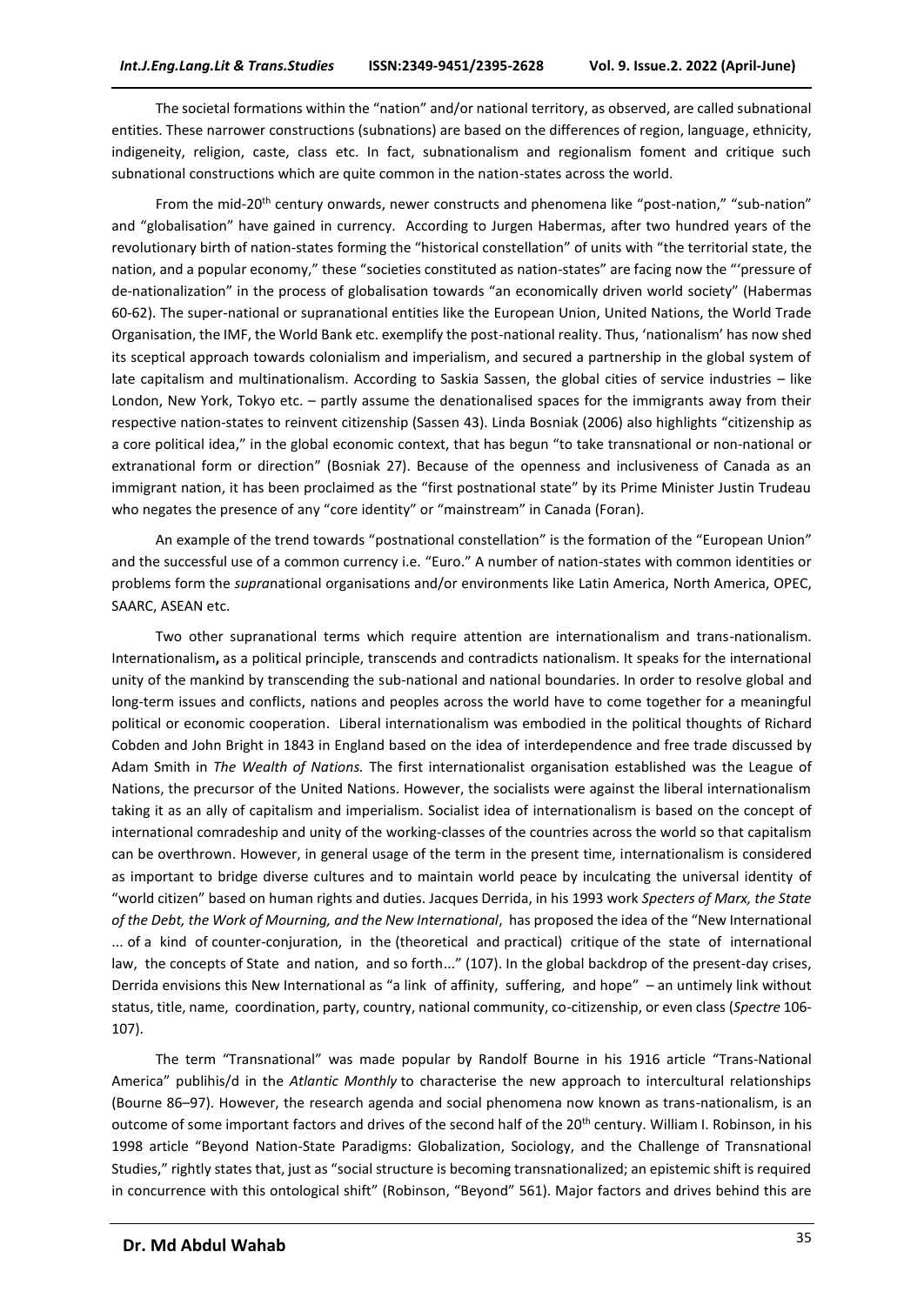decolonisation, the collapse of communism, international assertion of human rights, the growing interconnectivity of peoples across the globe (through the international highways and airways, internet and wireless communication), the recession of global economy, and the decreasing social significance of national boundaries (Robinson, *Theory*) .

From the 1970s onwards, an economic process popularly known as globalisation has been identified as economic transnationalism that promotes the processing of productions in different countries, and the low-cost transnational transportation of labour, raw materials and processed products. The functioning of the multinational corporations beyond the geo-political boundaries can be identified as a type of transnationalism. Whille transnationalist capitalism facilitates the trans-border flows of money, information, goods, and people, critics of transnational capitalism have inveighed against its drawbacks of monopolisation of global economy by the dominant corporations and power blocs. Joseph E. Stiglitz, for instance, has analysed this in his 2002 book *Globalization and its Discontents*. Such critics looked for an alternative form of transnationalism from the bottom – the workers/employees, co-operatives and socio-political movements. In fact, transnationalism, as theory and practice, has created a new global space fostering the trans-bordered relations and interactions of the individuals, institutions, and states on both egalitarian and hegemonic models.

Transnational activism has been dealt with in the realm of transnationalism studies. At the same time, a number of researchers and writers link transnationalism with cross-border networks of criminal activities.

Transborder immigration is one of the major issues of transnationalism. Nina Glick Schiller, Linda Basch and Christina Blanc-Szanton conceptualise the experiences and consciousness of the new migrant population in the light of transnationalism. They call these population "transmigrants" and define transnationalism "as the process by which immigrants build social fields that link together their country of origin and their country of settlement" (Schiller, et al. 1). Asale Angel-Ajani foresees "the possibility within diaspora studies to move away from the politically sanitized discourse that surrounds transnational studies" to the study of the "transnational processes and globalization" (Angel-Anjani 296). Needless to say, Since the African Diaspora Studies critiques the white racial formations, the Diaspora studies, at large, can add a sundry political perspective to the theory of transnationalism.

The concept of "Diaspora" connects the "nation" with the supra-national formations like the "postnation" and the "trans-nation." Derived from the Greek words *dia speiro* (*to sow over*), and meaning dispersion or scattering, "Diaspora" as a term was originally used to refer to the Jewish people expelled from their homeland to Babylonia with the destruction of "Jerusalem and its Temple" in the early 6th century BC. It was also used for the Greek colonies in the Hellenic empire between 6<sup>th</sup> and 4<sup>th</sup> centuries BC. It entered into the postcolonial discourses since 1960s with reference to the African diaspora. Stereotypes of Diasporas have been constructed by the postcolonial scholars on the basis of the Jewish experience of loss and the Greek experience of gain. Various "typologies" of diasporas include "victim, imperial/colonial, trade, or labour diasporas" on the basis of the main "motives for original migration" like expulsion, expansion, commercial endeavours, or pursuit of employment' respectively. ("Diaspora")

World-wide multiple diasporas or "expatriate communities" became visible with the "massive population movements" since the middle of the 19th century. We find in the early 21<sup>st</sup> century that around 10 percent of the world populations live in a diasporic situation. Diasporas as "ethno-national" groups may create some problems concerning their divided loyalties to their home and host countries. The natives may feel xenophobia in a "crisis situation" about the possible participation of diasporic networks in terrorist or delinquent activities. However, diasporic peoples, for the most part, attach positive value to their dual loyalties and can mix "easily in their daily life in a nonexclusive and productive manner." Because of globalisation and the revolution in information and communication technologies, individuals and communities now can keep in touch with relatives and members. Maintaining contacts at home and abroad, they are enabled to remain abreast of "cultural, cognitive, and symbolic values of remote places." On the other hand, host countries find it crucial for an "evolution from homogeneous conceptions of citizenship toward more pluralistic, multiethnic approaches" as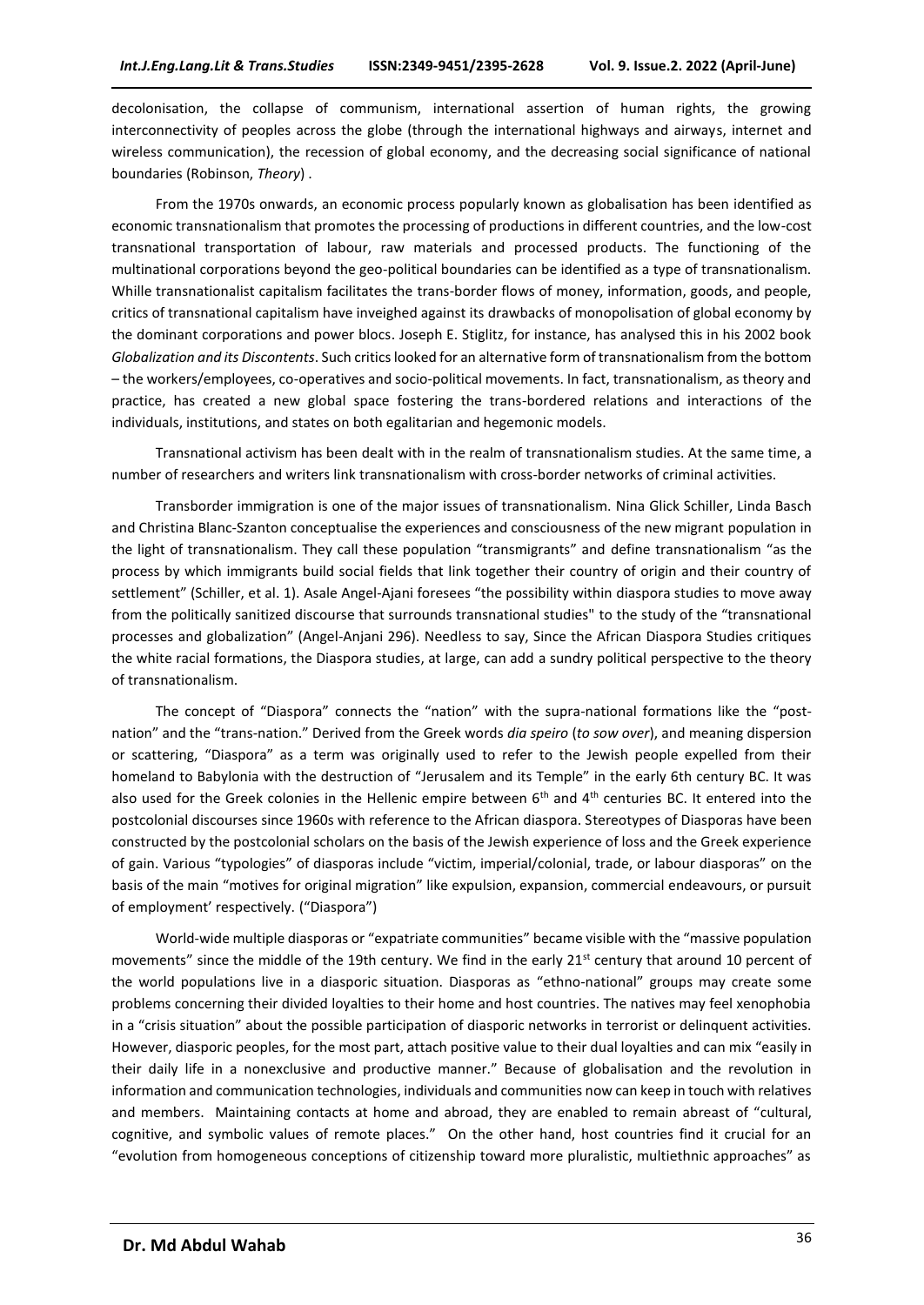"political and socioeconomic integration" becomes prominent than "cultural and relational assimilation" in the present day globalised scenario ("Diaspora").

In short, with the development of the Postcolonialist theory, the term is used to refer to a dispersal of a populace of common national origin, belief, and/or culture. Diaspora now means a "culturally identifiable and creative community" "having some sense of exile from a place or state of origin and belonging" (Hawthorn 78). The diaspora issue has thrown new light on the concepts of "nation" and "nationalism." "Diaspora" typifies "exile polities" that entails struggle for independence of, political change in, or return to the home land. At a further remove, it may refer to "any national group away from the homeland" wanting to remain a part of a broader manifestation of the nation (Dufoix 1366). Thus, according to Stéphane Dufoix, the issue of diaspora redefines "nation that is no longer confined to territorial limits" (Dufoix 1366).

The terms and concepts already discussed will be relevant to Afghanistan and the Afghan people as presented by Rahimi and Hosseini. I shall see and show how the Afghan people evolved as a nation, how Afghanistan turned into a nation-state through the workings of history and memory, and how Rahimi and Hosseini have simulated their experiences about their homeland in their fictions under the influence of their post-/trans-national and diasporic subject positions.

It is useful to focus on the predominantly ethnic character of the Afghan society. The name "Afghan" in different forms (Apakan, Apagan, Abgan, Avgan and Awgan) is chronicled since the 3<sup>rd</sup> century A.D. A. H. Habibi notes in the article "Afghan and Afghanistan" that the name of "Vindaparn Abgan" (the Afghan chieftain of the war) among the distinguished men of Shapur empire was inscribed in the Zardusht temple between the years 260 and 273 by the second Sassanid king (Shapur the First), and the title of "Apakan" was given to Shapur the Third (who ruled for 70 Years from 309-379 A.D.). Habibi infers that it was a word of praise, chivalry and nobility for the noble men of Sassanid courts. Firdausi in his epic *Shahnama* mentioned the word "Awagan":

The mighty soldiers had gathered around the castle,

Armed with golden cudgels and golden helmets,

Their commander was Qaran Kawgaan,

Led by the valiant general, Awgaan.

(Shah-Nama 1-116 qtd. in Habibi 3)

Considering the fact that "*Awa* and *Awagan* were used in ancient Aryan narrations" and taking their origin in Avesta, Habibi opines that "they probably mean kind and patron, for the heroes of that era were worthy of such titles" and "subsequently the words became the names of tribes or nations." (Habibi 1-6)

The sixth century Indian astrologer-cum-astronomer Varahamihira in his *Brihat Samhita* refers to the "Avgan" people (145, 182) as different from the people of Gandhara or Kandahar (41, 68, 165, 190, and 574). It indicates to a geographical region as different from other provinces of present day Afghanistan. In the medieval period, the description of the "Afghans" is first found in the geography *Hudud al-Alam* or *The Regions of the World* (982 A.D.) written by the anonymous geographer from province of Guzgan (North Afghanistan). This book refers to the Afghans twice: the first in the description of *Saul* which is a "pleasant village on a mountain" and where "live Afghans," and the second in the description of *Ninhar* where the king "has many wives, (namely) over thirty Muslim, Afghan, and Hindu (wives)" (*Hudud al-Alam* 91). Alberuni (973-1048), the famous historian in the court of Gaznavi King Mahmud, in his *Tarikh-al-Hind* or *India* (around 1020 A.D.), locates the presence of "Afghan" tribes: "In the western frontier mountains of India there live various tribes of the Afghans, and extend up to the neighbourhood of the Sindh Valley (1: 208)." In the memoir *Baburnama,* Emperor Babur (1483-1530) limits the name "Afghanistan" (in the sense of the land of Afghans) to the countries inhabited by "Afghan" tribes, located to the south of Kabul country (1: 200), though he notes also the scattered presence of Afghan tribes along with many other tribes like Turks, Hazaras, Mughuls etc. in the countries of Kabul, Ghazni, Khurasan, Samarkand etc. (1: 218, 221).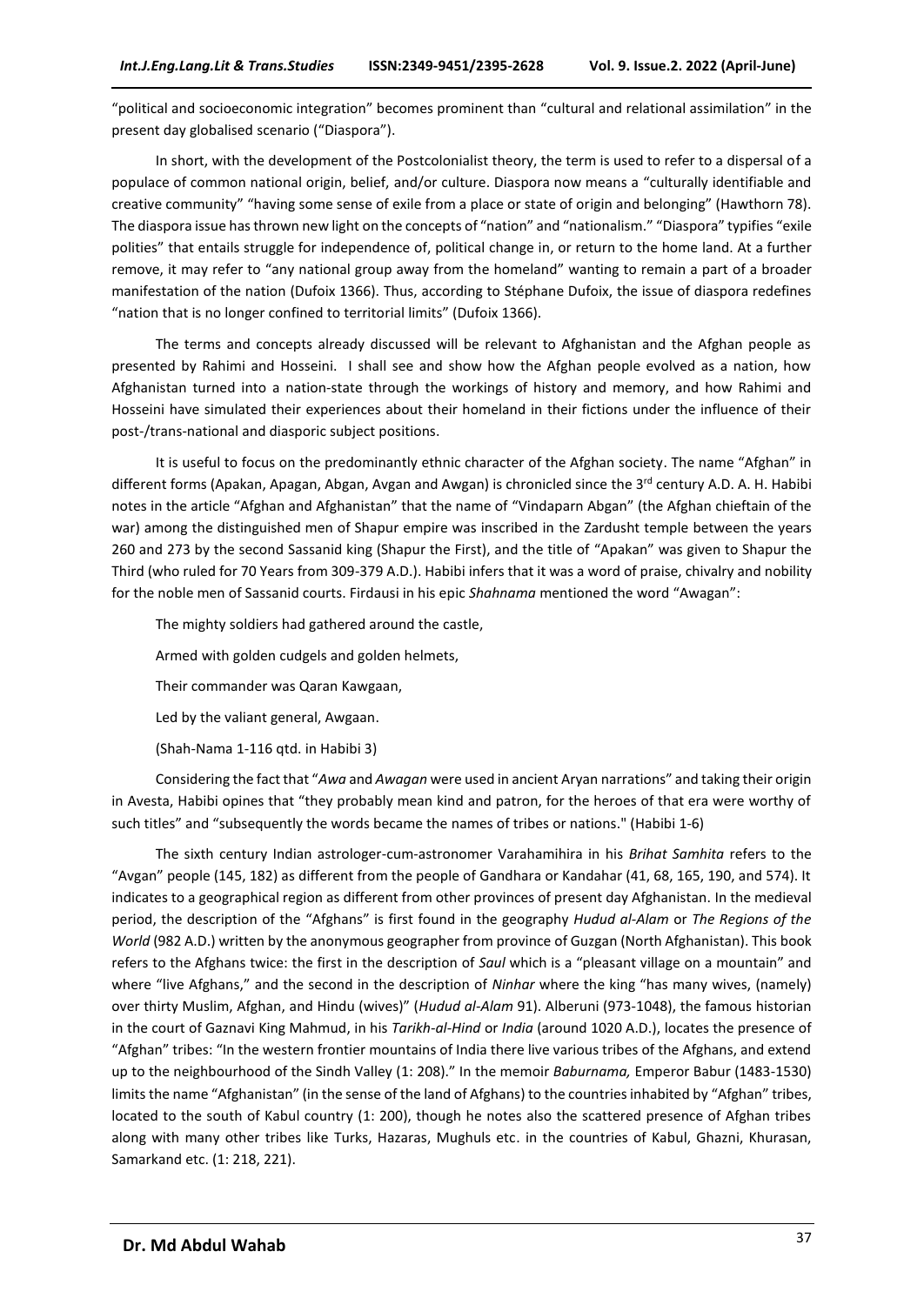From the above analysis, we find that previously the word "Afghan" meant only an ethnic community and it did not bear any civic notion of nation. At this point it is useful to note that a large section of the Afghan people is ethnically known as Pashtuns, Pakhtuns and Pathans who used to call their homeland "Pashtunkhwa" or "Pakhtunkwa" as well. This community includes the world's largest group of tribesmen namely Shinwaris, Mohmands, Afridis, Khattaks, Orakzais, Banuchis, Waziris, Achakzais, Bangash, Yusufzais etc. bound by the tribal code known as pashtunwali/ Pakhtunwali and using Pashtu/Pakhtu language. In the *History of Herodotus* the word "Pakhtunkhwa" is stated as "Pactyike" and "pakhtuns" as "Pactyans" (Herodotus 1:260-308; 2:175-161). In the *Rigveda*, the Pashto/Pakhto is referred to as "Paktha" (Griffith, *Hymns* 1:7:18). In the medieval Pashtu literature, this homeland is remembered as "Pashtunkhwa." For example, Skarandoi, a poet in the court of Sultan Mazuddin Mohammad Saam, eulogises his expedition (1123 A.D.) to India: "When the youth of Pashtoonkhwa march to India/ Young and pretty maidens dance joyously" (Hotek 154). Khushal Khan Khattak who is considered the father of Pashto literature, says: "Whatever good is from Pashtoonkhwa, this is its state" (Hotek 154). Ahmad Shah Durrani who is considered the father of the state of Afghanistan, remembers his Afghan homeland as "Pashtoonkhwa" in his poem while he was in the throne of Delhi: "I am oblivious of the throne of Delhi/ While pondering my beautiful Pashtoonkhwa's towering peaks" (Hotek 154).

Thus "Pashtun/Pakhtun" and "Afghan" were synonymously used to denote the ethnic identity of a particular people, as the first nationalist Pashtu-Afghan warrior poet Khushal khan Kattak (1613-1689) who fought against the Mughul dominance with his pen and sword till death, encapsulates in his poem "Passion of the Afghan":

Pull out your sword and slay any one That says Pashtun and Afghan are not one! Arabs know this and so do Romans: Afghans are Pashtuns, Pashtuns are Afghans!

### (Qtd. in Burrough 32, Butt 162)

In the same way, the name "Pakhtunkhwa" and "Afghanistan" were also used synonymously. This Pashtun/Afghan watan which remained dismembered under different empires in the post-Aurangzeb era was once again re-membered and absorbed as the central part of the empire of Ahmad Shah Durrani, the first Afghan King elected by the *loya jirga* in 1747 after the assassination of the Persian king Nadir Shah. The name "Afghanistan" became politically recognised with the establishment of the Emirate of Afghanistan or "Da Afghanistan Amarat" in 1837 that came out of the Durrani empire after losing much of the former territories to Persia in the west, Russia in the north and the British in the east and south. On May 26, 1879 with the Treaty of Gandomak, Afghanistan became a "half-autonomous protectorate" of British India (Herb and Kaplan 1683). The Afghan homeland remained almost intact in this emirate until Sir Mortimer Durand, the Foreign Secretary of British India, demarcated in 1893 over sixteen hundred miles border-line called the "Durand Line" separating a part of the Afghan homeland (along with its Afghan population) into the British territory (Butt in Salim 160-162), known as the North West Frontier Province of British India. Significantly it was never later on reintegrated into Afghanistan. Afghanistan became a buffer state comprising the Pashtun and non-Pashtun tribal territories with its present-day boundary fixed on the Durand line in 1893 during the reign (1880- 1901) of "Iron Amir" Abdur Rahman as a result of the Great Game (as between British India and Russia). During his reign, the process of transformation of Afghanistan from the feudal system into a modern state proved successful to a major extent though it was a British-protected state. During the reign (1919-1929) of his third son King Amanullah, Afghanistan became an Independent nation-state on the 20<sup>th</sup> day of August 1920 with the Rawalpindi British-Afghan Treaty. In 1934, Afghanistan became a member of the League of Nations.

The North West Frontier Province of British India is at present Pakistan's "Khyber Pakhtukhwa" province. It retains the Afghan ethnic identity associated with the Pashtu origin of the population and their Afghan homeland known as "Pakhtunkhwa" or "Pashtunkhwa." This remained a bone of contention in the Pak-Afghan relationship between 1948 and 1975 (Herb and Kaplan 1683).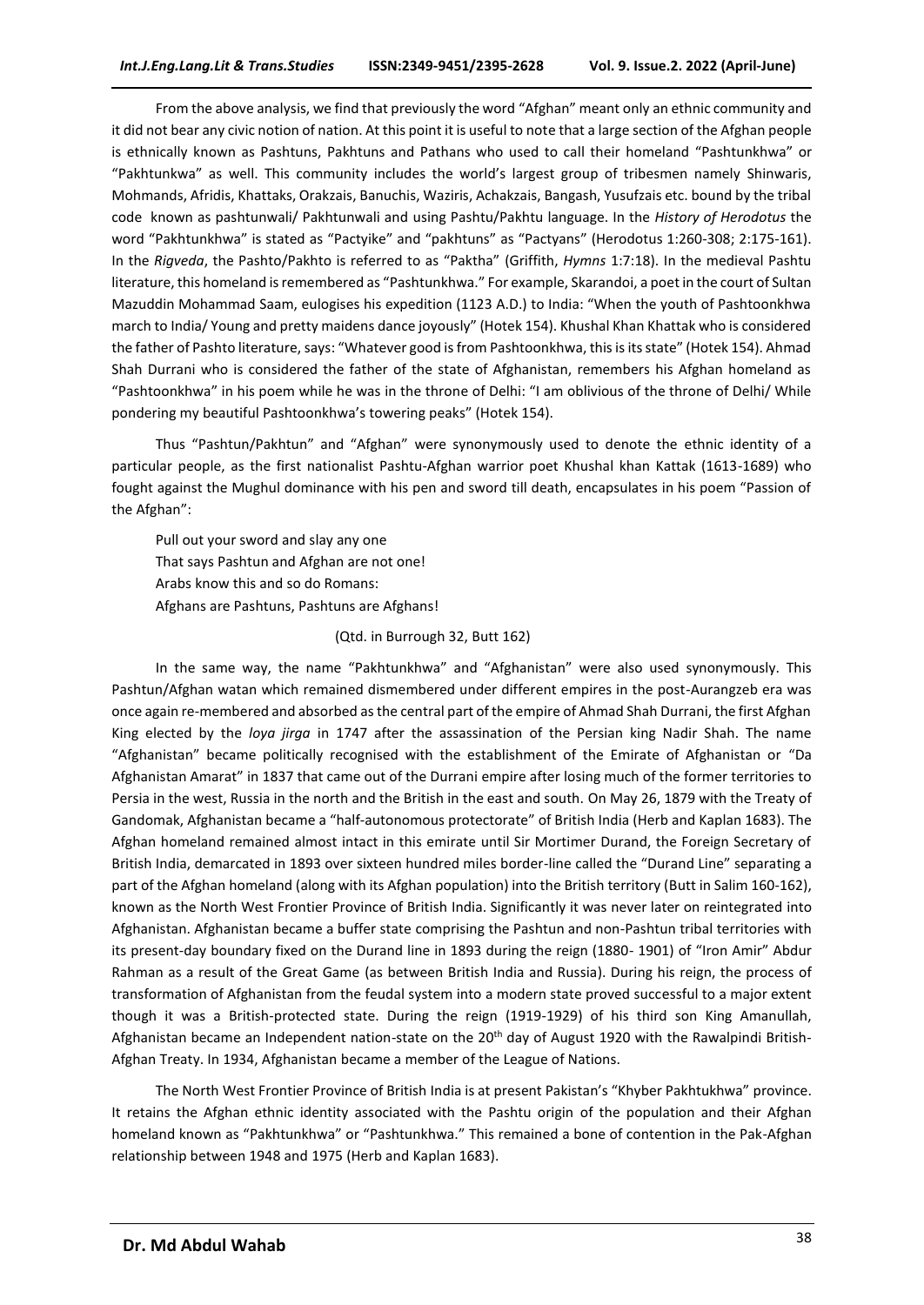After its independence, the first Constitution of Afghanistan enacted on the 9<sup>th</sup> day of April 1923, redefined the "Afghan nation" and "Afghanistan" as a nation-state. This constitution declares the "independence of the Afghan nation" (Article 4), Afghanistan as a "completely free and independent" country – a "single unit without discrimination between different parts of the country" (Article 1), all the residents in Afghanistan irrespective of "religious and sectarian differences" being the citizens/subjects (Article 8) with "equal rights and duties" (Article 16) etc. Thus the "Afghan nation," which previously meant only the Pashtun tribes, now includes other ethno-linguistic groups also like Tajik, Hazara, Uzbek, Turkmen etc. living within its territory.

Irrespective of the constitutional mandate, regarding the strict maintenance and promotion of ethnic equality, the domination of the Pashtu tribes and the consequent discrimination against the other ethnic communities have remained rampant in Afghanistan. This issue of ethnic conflict is dwelt upon extensively in the novels of Atiq Rahimi and Khaled Hosseini (especially Rahimi's *A Curse on Dostoevesky*, and Hosseini's *The Kite Runner* and *A Thousand Splendid Suns*). For instance, Commandant Parwaiz and Rassoul in *A Curse on Dostoevesky* express their concerns of the confused Afghan nationality and advocate for the reconstruction of the "watan" or civic nation of Afghanistan by transcending the post-soviet ethnic strife, while Moharamullah (father of Rassoul's beloved Sophia) remembers the communist compradors called Khalqs (made up mainly of Pashtuns) that were responsible for selling Afghanistan to Russia (Rahimi, *Curse* 29). Assef, the antagonist in *The Kite Runner*, an advocate of Pashtun nationalism, insults the Hazara boy Hassan: "Afghanistan is the land of Pashtuns. It always has been, always will be. We are the true Afghans, the pure Afghans, not this Flat-Nose here. His people pollute our homeland, our watan." (Hosseini, *Kite* 38). Assef is proud of Daud Khan (*Kite* 37), the Pro-Soviet first President of Afghanistan and an advocate of Pashtun irredentism for the creation of a greater "Pashtunistan" comprising the predominantly Pashtun areas of Afghanistan and Pakistan ("Mohammad Daud Khan"). Assef later on becomes a member of the Pashtun-dominated Taliban who formed a theocratic regime in Afghanistan and who did not press the irredentist Pashtun issue in their agenda. However, in their bid to establish the Taliban rule all over Afghanistan, they had to fight against the political factions that formed the Northern Alliance.

Thus the emergence of the Afghan free nation since its independence in 1920 was thwarted and reversed with the soviet imperialist invasion in 1979 followed by the Mujahedeen civil war (1989- 96), the Taliban rule (1996-2001) and finally the post-9/11 American war on terror. This defilement of Afghanistan has been represented by Rahimi in its symbolic essence in the brief compass of his first novel *Earth and Ashes*. The soviet demolition of the Afghan village of Abqul – with its peaceful population (especially women and children) along with its flora and fauna – represents Afghanistan in turmoil in and beyond the soviet era. Here, the "earth" is the Afghan "watan" including its land and people, its nature and environment – that was turned into ruinous "ashes" during the soviet era and its aftermath. The post-Taliban reconstruction of Afghanistan, though a herculean task for its leaders, is a new challenge for the Afghan nation. A number of fiction writers of Afghan origin writing in the 21<sup>st</sup> century have dwelt upon this period of the recent Afghan history. Whereas Atiq Rahimi concentrated on the Afghan trauma and resilience, crisis and resistance, history and memory etc. associated with the periods of soviet and mujahedeen rule, Khaled Hosseini has tried to capture, on his large canvas, the Afghan landscape and its people, their joys and woes, their suffering and resistance, within and outside Afghanistan of the second half of the  $20<sup>th</sup>$  century and beyond.

Both Rahimi and Hosseini who witnessed the Soviet horrors in Afghanistan and had to escape with their families into foreign lands; one settled in France and another in the United States, having a diasporic communication between themselves and with their homelandl. For instance, Hosseini has written the introduction of the English version to Rahimi's novel *The Patience Stone* (Rahimi, *Patience* 271-275) that fictionalises the women's struggle in a war-torn Afghan androcentric society.

A number of Afghan diasporic characters are found in the novels of these two authors. For instance, Rassoul in Rahimi's *A Curse on Dostoevsky* had to stay in Leningrad (Saint Petersburg) in the Soviet Union to study law for a few years (1986-89) (*Curse* 44). Similarly, Amir, the central character of Hosseini's *The Kite Runner*, leads a diasporic life along with his family in the United States and comes to Afghanistan in the Taliban era to rescue his nephew. Major Afghan characters in Hosseini's *And the Mountains Echoed* live in France and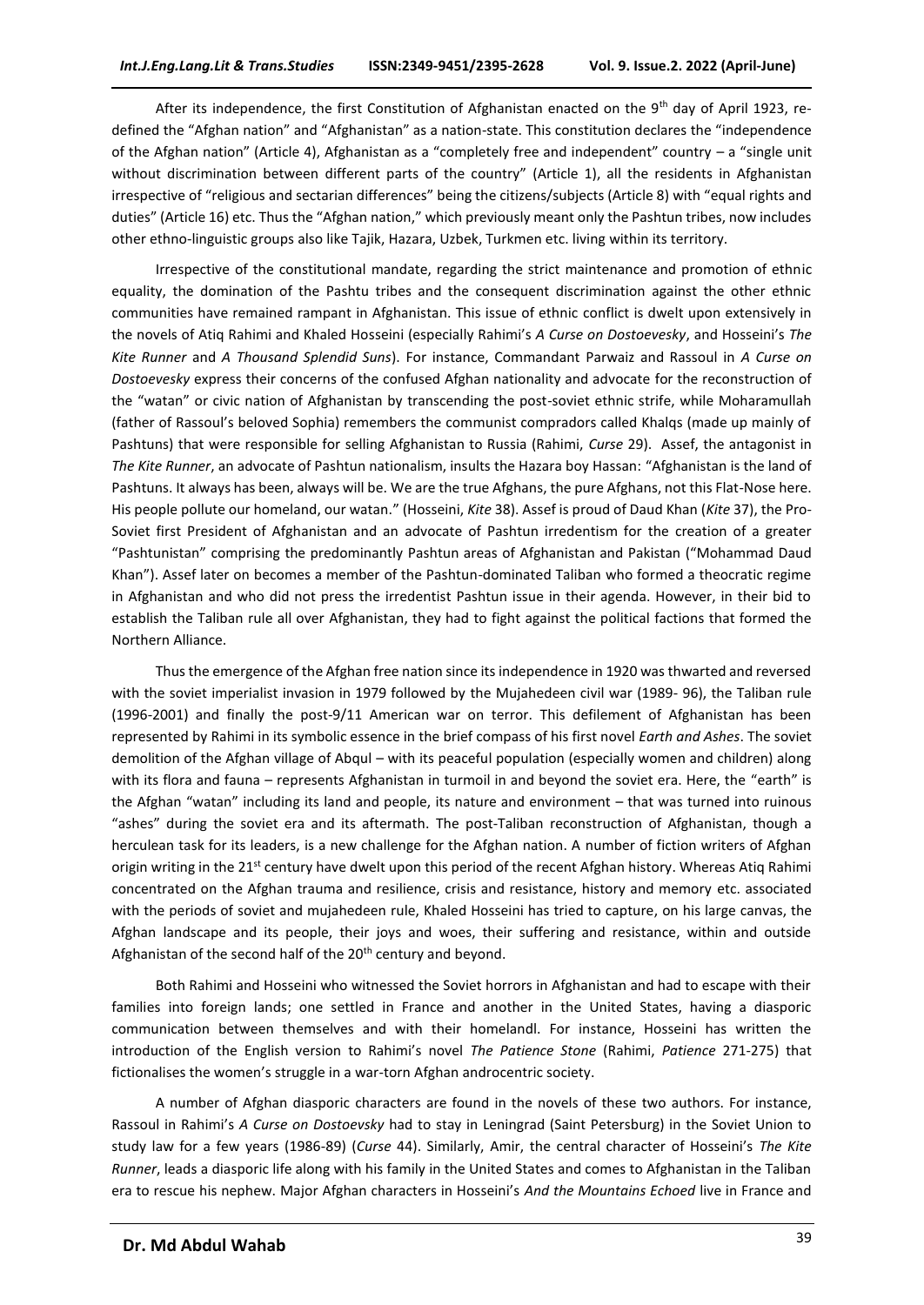the United States, and the action of the novel mirrors a comprehensive picture of the Afghan diaspora of the last decades of the twentieth century and beyond. All these characters remember their homeland in which their life is rooted and that routes their course of action.

A diasporic writer lives in a foreign land, partakes of two cultures, gets gradually hybridised, and writes "from a kind of double perspective" of both the insider and the outsider. They construct their homeland, negotiating spatiotemporal distance from the homeland and necessary ubiety of the host land from theirs hybridised status. Thus the homeland that is drawn in a diasporic text becomes "imaginary homeland" constituted of some broken images, like fragmented pieces of a broken mirror, some pieces being permanently lost or mutilated (Salman Rushdie 9-21). The word "re-membering" has been used in this thesis both in the sense of 'remembering' (memory/recall) and 're-membering' (scrutiny and reconstitution) of the dismembered or broken images of the *watan* or home-nation as imagined and reconstructed by the authors from their diasporic gaze.

Rahimi and Hosseini, as *homo symbolicum* or "representational man" represent Afghanistan in their fictions not only in the aesthetic and semiotic senses of these terms, but also in the sense of "political representation" as activists in the reconstruction of the post-9/11 Afghanistan. As W. J. T. Mitchell writes, since Plato and Aristotle (the first exponents of literary theory), "all the arts – verbal, visual and musical" – are regarded as modes of representation of life (Mitchel 11). Man, being instinctively more imitative and creative than other animals, creates and manipulates "signs" or symbols that represent something else. Apart from the "aesthetic" and/or "semiotic" representation, "representation" may refer to the concept of "political representation" where persons act for others (Mitchel 12). How an author (even a diasporic one) becomes a representative of a nation and how a fiction can represent a nation is found, for instance, when Hosseini is astonished at the reception of his fictions by the readers worldwide many of whom want to send money for the rebuilding of the war-torn Afghanistan as he informs in the "Foreword to the 10th Anniversary Edition" of *The Kite Runner*:

As an Afghan, I am honoured when readers tell me that this book has helped make Afghanistan a real place for them. That it isn't just the caves of Tora Bora and poppy fields and Bin Laden for them anymore. It's quite an honor when readers tell me that this novel helped put a personal face on Afghanistan for them, and that they now see my homeland as more than just another unhappy, chronically troubled, afflicted land.

In fact, both types of representation (i.e. fictional and factual), representation is a means of communication between the "maker" (i.e. author/performer) and the "beholder" (i.e. reader/ audience) about something/ someone with/ by something (e.g. work/book/sign/symbol) or someone (e.g. characters). In fact, representation is a complex process that includes from "atomistic" lairs of representation through multitude of images, symbols, events, characters etc. to a larger or macro-level of representation with the help of a larger narrative/performance (Mitchel 12-13). Representation as a means of communication in a fictional narrative embodies a dialogic process that includes interactions between different agents, elements and aspects within its thematic matrix. The power of the novels of Rahimi and Hosseini to represent Afghanistan and its people, is located in their authorial voice/intention that exploits various interfaces where binary systems, subjects, organisations etc. meet and interact. Accordingly, 'History and Memory,' 'Nature and Man,' and 'Culture and Identity' are the three major aspects of the Afghan nation and its homeland which have been discussed as separate articles forming the parts of the whole dissertation.

#### **Works Cited/Consulted:**

"Adamantios Korais." *Encyclopædia Britannica,* 23 Apr. 2019,

[https://www.britannica.com/biography/Adamantios-Korais.](https://www.britannica.com/biography/Adamantios-Korais) Accessed 23 June 2019.

Alberuni. *India*, translated by Edward C. Sachau, vol. 1. London: Kegan Paul, Trench, Trubner & Co. Ltd, 1910.

Anderson, Benedict. *Imagined Communities: Reflections on the Origin and Spread of Nationalism*. Rev. ed., London and New York: Verso, 2006.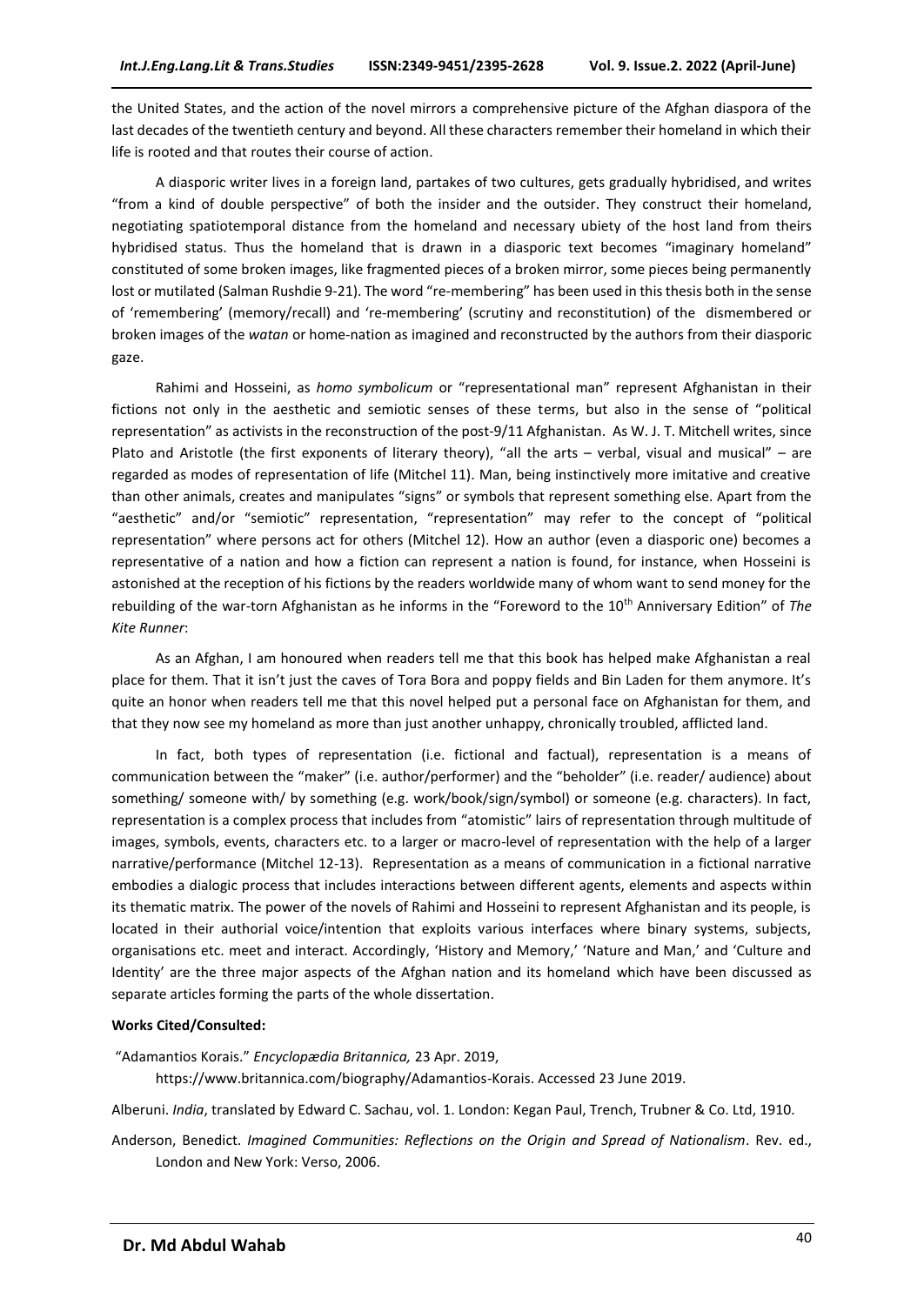- Angel-Ajani, Asale*.* "Displacing Diaspora: Trafficking, African Women, and Transnational Practices." *Diasporic Africa: A Reader,* edited by Michael Gomez, New York UP, 2006, pp. 290-308.
- Babur, Zahiru'd-Din Mubammad. *Babur-Nama* (Memoirs of Babur) translated by Annette Susannah Beveridge, vol. 1, London: Luzac & Co, 1922.
- Bosniak, Linda. *The citizens and the alien: Dilemmas of contemporary membership*. Princeton: Princeton UP, 2006.
- Bourne, Randolf S. "Trans-National America." *The Atlantic Monthly*, July 1916, pp. 86-97.
- Burrough, Mark A. *A Historical Case Study of U.S. Strategy towards Afghanistan*. Philadelphia: U.S. Army War College, 2009.
- Butt, Rashid A. "The Jews in Pakistan" in *Thread, Not Scissor: Common Spiritual Heritage for Peace and Harmony*, compiled by Ahmad Salim. Islamabad: South Asian Research and Resource Centre, 2008, pp. 149-178.
- Connor, Walker. "A Nation is a Nation, is a State, is an Ethnic Group, is a . . ." *Nationalism*, edited by John Hutchinson and Anthony D. Smith. Oxford & New York: Oxford U P, 1994, pp. 36-46.
- "Constitution of Afghanistan, The." April 9, 1923."

[http://www.afghan-web.com/history/const/const1923.html.](http://www.afghan-web.com/history/const/const1923.html) Accessed 07 July 1923.

- Cosgrove, Charles H., et al. *Cross-Cultural Paul: Journeys to Others, Journeys to Ourselves*. Grand Rapids (Michigan) and Cambridge (UK): William B. Eerdmans Publishing Company, 2005.
- Derrida, Jacques. *Specters of Marx, the State of the Debt, the Work of Mourning, and the New International* (1993). Translated by P. Kamuf. New York and London: Routledge, 1994.
- Deutsch, Karl W. *Nationalism and Social Communication: An Inquiry into the Foundations of Nationality*. Cambridge, Massachusetts, and London: MIT Press, 1966.
- "Diaspora." *Encyclopædia Britannica.* 23 May 2014*,* [https://www.britannica.com/topic/](https://www.britannica.com/topic/deep-ecology) diaspora-social-science. Accessed 04 July 2016.
- Dufoix, Stéphane. "Diaspora and Nationalism." *Nations and Nationalism: A Global Historical Overview*, edited by Guntram H. Herb and David H. Kaplan, vol. 4. Santa Barbara, Denver and Oxford: Abc-Clio, 2008, pp. 1364- 1378.
- Fichte, Johann G. *Addresses to the German Nation* (1808). Translated by R. F. Jones and G. H. Turnbull. Chicago and London: The Open Court Publishing Company, 1922.
- Foran, Charles. "The Canada experiment: is this the world's first 'postnational' country." *The Guardian*, 04 Jan 2017, [www.theguardian.com/world/2017/jan/04/t](http://www.theguardian.com/world/2017/jan/04/)he-canada-experiment-is-this-the-worlds-firstpostnational-country/. Accessed 19 May 2018.
- Geertz, Clifford. "Primordial and Civic Ties." *Nationalism*, edited by John Hutchinson and Anthony D. Smith. Oxford & New York: Oxford U P, 1994, pp. 29-34.
- Gellner, Ernest. *Nations and Nationalism*. Cornell U P: New York, 2008.
- ---. *Thought and Culture*. Weidenfield and Nicholson: London, 1964.
- Giddens, Anthony. "The Nation as Power-Container." *Nationalism*, edited by John Hutchinson and Anthony D. Smith. Oxford & New York: Oxford U P, 1994, pp. 34-35.
- "Giuseppe Mazzini." *Encyclopædia Britannica,* 18 June 2019[, https://www.britannica.com/biography/Giuseppe-](https://www.britannica.com/biography/Giuseppe-Mazzini)[Mazzini](https://www.britannica.com/biography/Giuseppe-Mazzini) . Accessed 23 June 2019*.*
- Habermas, Jurgen. *The Postnational Constellation: Political Essays*, translated and edited by Max Pensky. Cambridge: The MIT Press, 2001.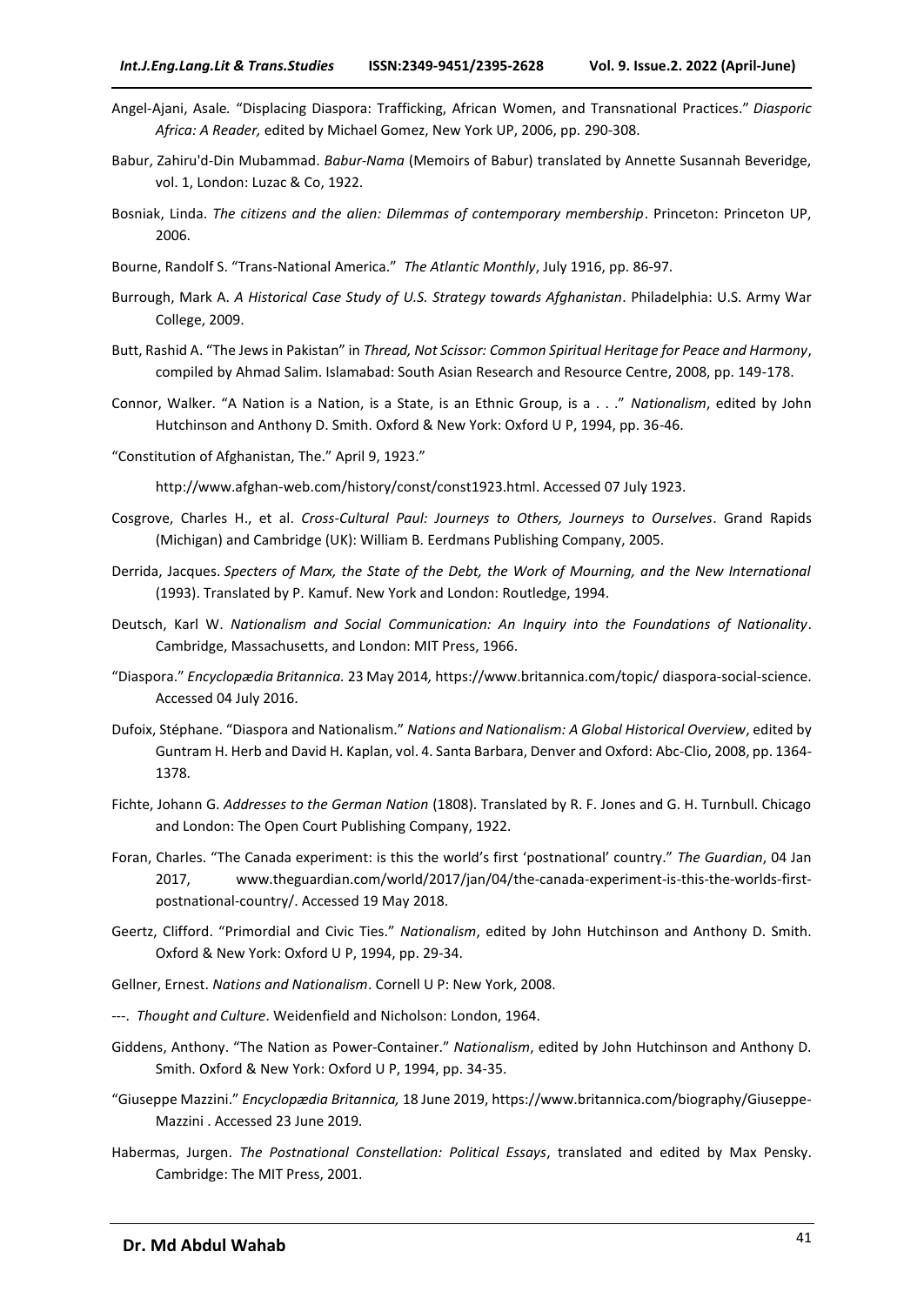Habibi, A. H. "Afghan and Afghanistan." *Afghanistan*, vol. 22, no. 2, Summer 1969, edited by Mohammed Kazem Ahang. Kabul: Historical Society of Afghanistan, 1969, pp. 1-6.

Hegel, G. W. F. *Phenomenology of Spirit* (1807). Tr. A. V. Miller. Oxford & New York: Oxford UP, 2004.

- ---. *The Philosophy of History,* translated by J. Sibree. Kitchener (Canada): Batoche Books, 2001.
- Herb, Guntram H. and David H. Kaplan, editors. *Nations and Nationalism: A Global Historical Overview*, vol. 4. Santa Barbara, Denver and Oxford: Abc-Clio, 2008.
- Herder, Johann G. *Reflections on the Philosophy of the History of Mankind (1784-91)*, edited by Frank E. Manuel. U of Chicago P: London, 1968.
- Herodotus. *The History of Herodotus*, translated by G. C. Macaulay, vol. 1. London and New York: Macmillan, 1890.
- ---. *The History of Herodotus*, translated by G. C. Macaulay, vol. 2. Calcutta, London, New York: Macmillan, 1914.
- Hobsbawm, Eric J. *Nations and Nationalism since 1780: Programme, Myth, Reality* (1990). Cambridge U P: Cambridge, 2000.
- Hosseini, Khaled. "Interview with Khaled Hosseini" by Goodreads. 4 June 2013. Accessed 15 May 2019. [https://www.goodreads.com/interviews/show/869.Khaled\\_Hosseini.](https://www.goodreads.com/interviews/show/869.Khaled_Hosseini)
- *---. The Kite Runner*. London: Bloomsbury, 2004.
- ---. "'The Kite Runner' Soars into Theaters." Interview by Beliefnet.
- <https://www.beliefnet.com/entertainment/movies/2007/12/the-kite-runner-soars-into-theaters.aspx?> Accessed 15 May 2019.
- *---*. *And the Mountains Echoed.* London and New Delhi: Bloomsbury, 2013.
- ---. "Postscript" in *A Thousand Splendid Suns*. London, Berlin and New York: Bloomsbury, 2008, pp. 407-412.
- ---. *Sea Prayer*. New Delhi: Bloomsbury, 2018.
- ---. *A Thousand Splendid Suns*. London: Bloomsbury, 2008.
- Hothek, Mohammad. *The Hidden Treasure* (*Pat Khazana*): *A Biography Pashtoon Poets,* translated by Khushal Habibi. U P of America: Lanham, New York & Oxford, 1997.
- *Hudud al-Alam* (*The Regions of the World*) (982 A.D.), translated by V. Minorsky and edited by C. E. Bosworth. Luzac & Company Ltd: London, 1970.
- Hutchinson*,* John and Anthony D. Smith, editors. "Introduction." *Nationalism*. Oxford & New York: Oxford U P, 1994, pp. 3-14.
- ---. *Nationalism*. Oxford & New York: Oxford U P, 1994.
- Kramer, Lloyd S. *Nationalism in Europe and America: Politics, Cultures and Identities since1775*. Chapel Hill: U North Carolina P, 2011.
- Mitchell, W. J. T. "Representation." *Critical Terms for Literary Study*, edited by F. Lentricchia and T. McLaughlin. Chicago & London: U of Chicago P, 1995, pp. 11-22.
- "Nation." *Online Etymology Dictionary*[. www.etymonline.com.](http://www.etymonline.come/) Accessed 23 Apr. 2015.
- Paludan, Knud. *On the Birds of Afghanistan*, Copenhagen, 1959.
- Puckett, Kent. *Narrative Theory: A Critical Introduction*. Cambridge: Cambridge UP, 2016.
- Rahimi, Atiq. "Afghan Uses TV for Education, Activism." Interview by Alexander . J. B. Wells. *The Harvard Crimson*., 10 Apr. 2010,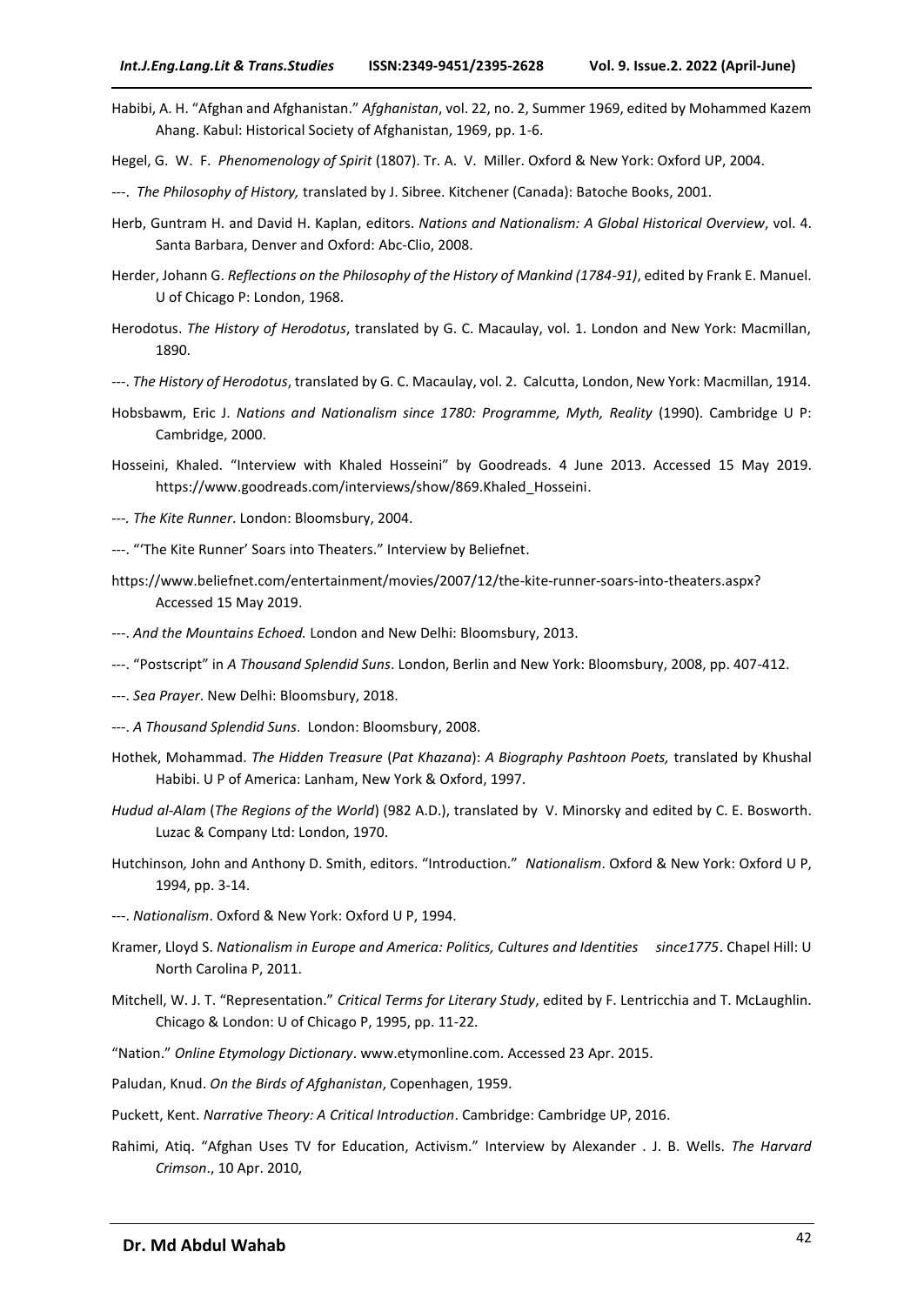[https://www.thecrimson.com/article/2010/4/30/rahimi-language-political-france. Accessed 25 Jan.](https://www.thecrimson.com/article/2010/4/30/rahimi-language-political-france.%20Accessed%2025%20Jan.%202019)  [2019.](https://www.thecrimson.com/article/2010/4/30/rahimi-language-political-france.%20Accessed%2025%20Jan.%202019)

- ---. *A Curse on Dostoevsky*, translated by Polly McLean. London: Chatto & Windus, 2013.
- ---. *Earth and Ashes*, translated by Erdag Goknar. In *Three.* New York: Others Press, 2013, pp. 1-71.
- ---. "Ecrire dans une autre langue est un plaisir (Writing in another language is a pleasure)." Interview by François Dufay. *Lexpress*, 10 Dec. 2008,

[https://www.lexpress.fr/culture/atiq-rahimi-ecrire-dans-une-autre-langue-est-un-plaisir\\_698195.htm.](https://www.lexpress.fr/culture/atiq-rahimi-ecrire-dans-une-autre-langue-est-un-plaisir_698195.htm) Accessed 12 May 2014.

- ---. "Interview: Atiq Rahimi on language and expression in Afghanistan." By Tobias Grey. *Financial Times*. 29 Nov 2013[. https://www.ft.com/content/1d4ba53a-5361-11e3-b425-00144feabdc0. Accessed 12 May 2014.](https://www.ft.com/content/1d4ba53a-5361-11e3-b425-00144feabdc0.%20Accessed%2012%20May%202014)
- ---. "Interview with filmmaker Atiq Rahimi." By Sophia Stein. *Cultural Weekly*. 7 Aug. 2013. [https://www.culturalweekly.com/returning-to-the-source-the-woman-as-cultural-epicenter. Accessed](https://www.culturalweekly.com/returning-to-the-source-the-woman-as-cultural-epicenter.%20Accessed%2026%20Jan.%202019)  [26 Jan. 2019.](https://www.culturalweekly.com/returning-to-the-source-the-woman-as-cultural-epicenter.%20Accessed%2026%20Jan.%202019)
- ---. "Literary Currents Series: An Interview with Atiq Rahimi." By JK Fowler. *The Mantle*. 07 Mar. 2011. [http://mantlethought.org/content/interview-atiq-rahimi.](http://mantlethought.org/content/interview-atiq-rahimi) Accessed 12 May 2014.
- ---. "Preface" to *Three.* New York: Other Press, 2013, pp. vii-xiv.
- ---. *The Patience Stone*, translated by Polly McLean. In *Three.* New York: Others Press, 2013, pp. 267-412.
- *---. A Thousand Rooms of Dream and Fear*, translated by Sarah Maguire and Yama Yari. In *Three*. New York: Others Press, 2013, pp. 73-266.
- ---. *Three* New York: Others Press, 2013.
- ---. "We became trapped in this self-image, until all we knew was war." Interview by Gerry Feehily. *The Independent*, 07 Dec. 2002, [https://www.independent.co.uk/arts-entertainment/books/features/atiq](https://www.independent.co.uk/arts-entertainment/books/features/atiq-rahimi-we-became-trapped-in-this-self-image-until-all-we-knew-was-war-134882.html.%20Accessed%2003%20Feb.%202019)[rahimi-we-became-trapped-in-this-self-image-until-all-we-knew-was-war-134882.html. Accessed 03](https://www.independent.co.uk/arts-entertainment/books/features/atiq-rahimi-we-became-trapped-in-this-self-image-until-all-we-knew-was-war-134882.html.%20Accessed%2003%20Feb.%202019)  [Feb. 2019.](https://www.independent.co.uk/arts-entertainment/books/features/atiq-rahimi-we-became-trapped-in-this-self-image-until-all-we-knew-was-war-134882.html.%20Accessed%2003%20Feb.%202019)
- ---. "'We have art in order not die of the truth' Friedrich Nietzsche." [http://nimrouzexpo.com/atiq-rahimi/.](http://nimrouzexpo.com/atiq-rahimi/) Accessed 29 Jan. 2019.
- Recoeur, Paul. *Freud and Philosophy*, translated by D. Savage. New Heaven and London: Yale UP, 1970.
- Renan, Ernest. "Qu'st-ce qu'une nation?" *Nationalism*, edited by John Hutchinson and Anthony D. Smith. Oxford & New York: Oxford U P, 1994, pp. 17-18.
- Reynolds, Susan. *Kingdoms and Communities in Western Europe (900-1300).* Oxford: Clarendon Press, 1984.
- ---. "Regnal Sentiments and Medieval Communities." *Nationalism*, edited by John Hutchinson and Anthony D. Smith. Oxford & New York: Oxford U P, 1994, pp. 137-139.
- Robinson, William I. "Beyond Nation-State Paradigms: Globalization, Sociology, and the Challenge of Transnational Studies." *Sociological Forum*, vol. 13, no. 4, 1998. Plenum Publishing Corporation, pp. 561- 594.
- ---. *A Theory of Global Capitalism: Production, Class and State in a Transnational World*. Baltimore: John Hopkins UP, 2004.
- Rousseau, Jean-Jacques. *Discourse on the Origin of Inequality* (1754) in *Basic Political Writings of Jean-Jacques Rousseau*, translated and edited by Donald A. Cress. Indianapolis and Cambridge: Hackett Publishing Company, 1987, pp. 25-110.